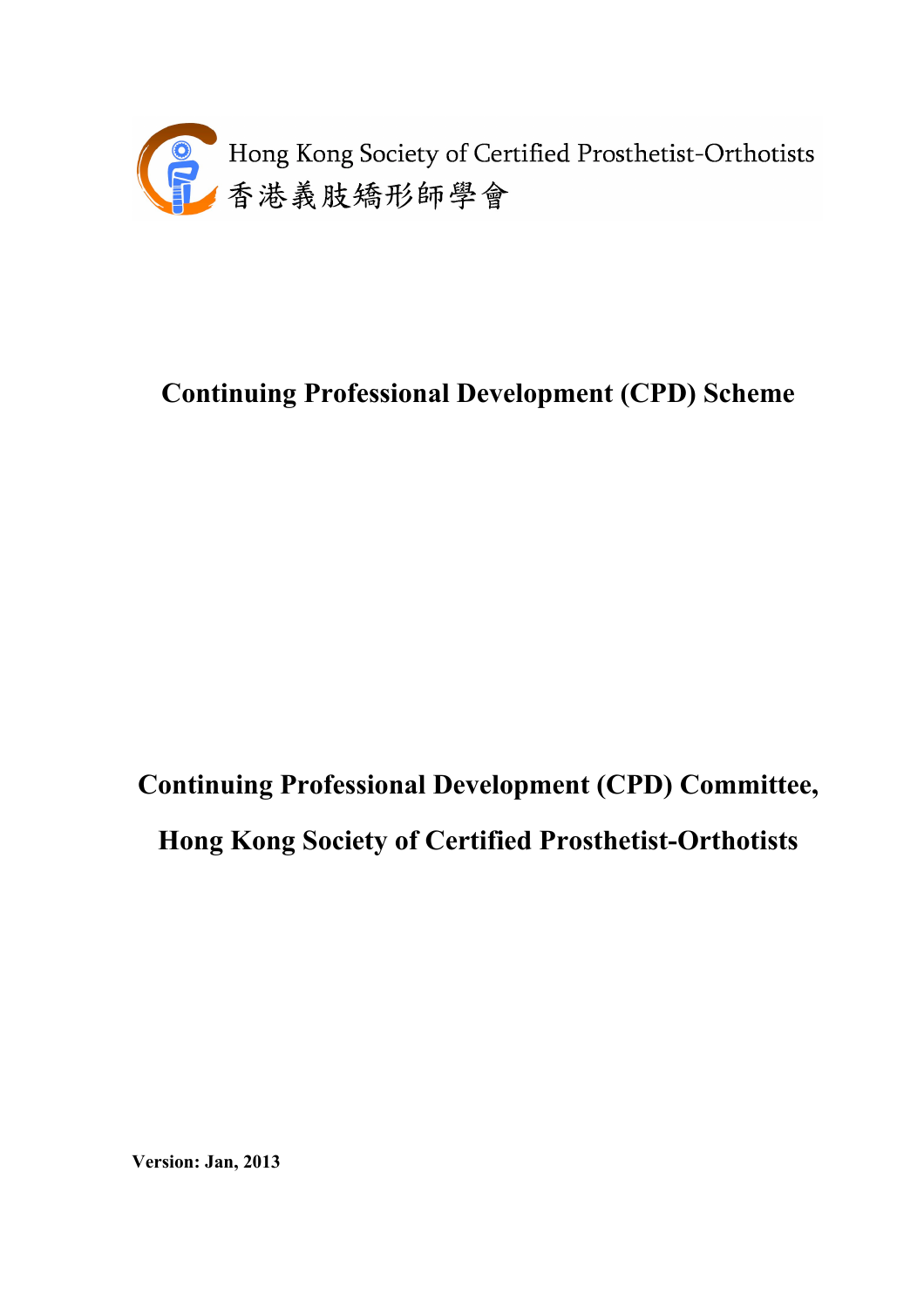### **Table of contents**

- 1. Introduction
- 2. The CPD scheme
	- 2.1 CPD cycle and CPD credit points requirement
	- 2.2 CPD activities and CPD credit point allocation
	- 2.3 CPD record administration
	- 2.4 Non-compliance with CPD requirement

Appendix

A. CPD credit award guideline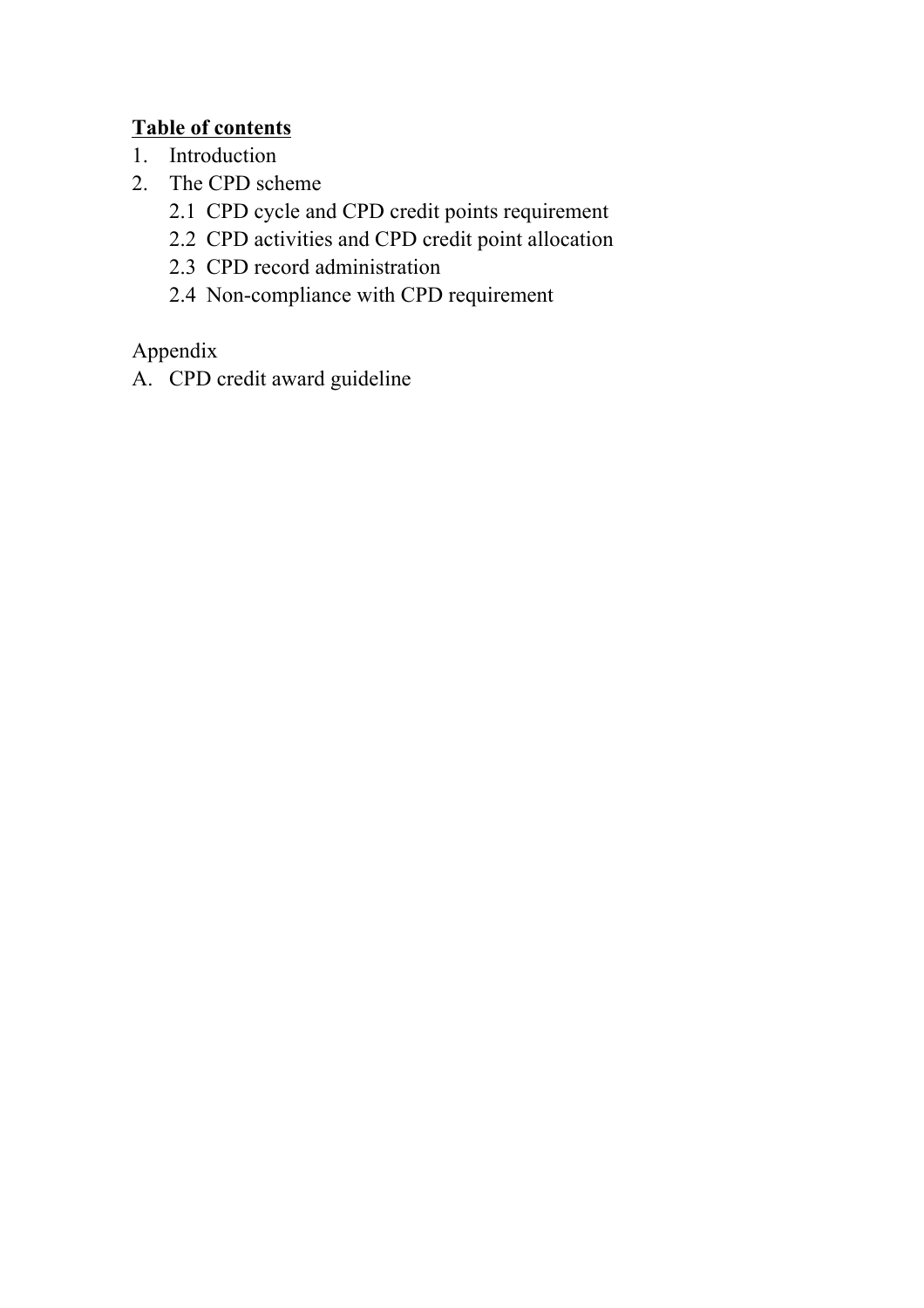#### 1. Introduction

To remain in good standing, practitioners are required to maintain competency through continuing education by earning Continuing Professional Development (CPD) credit. Continuing Professional Development (CPD) refers to any post-graduation updating of education, skills or experience which is prosthetics, orthotics – or healthcare – related, with an aim to enrich the practitioner's contribution in quality healthcare and assist in their pursuit of professional goals.

#### 2. The CPD scheme

2.1CPD cycle and CPD credit points requirement

The CPD cycle shall span 3 years, commencing from 1 January of the first year and ending on 31 December of the third year.

As an eligible full member, practitioners must earn a total of 60 CPD credits during each three-year cycle (see **Table. 1**). A maximum total of 15 Category B and Category C CPD credits may be applied to the total required; the balance must be approved for Category A credit.

| Full member CPD requirement (every triennial cycle) |  |  |  |
|-----------------------------------------------------|--|--|--|
|                                                     |  |  |  |

- 1. Minimum of 60 CPD credits
- 2. Total CPD credits from Category B and C must not exceed 15
- 3. Remaining CPD credits must be in Category A.

#### **Table. 1 Full member CPD requirement**

New join full members should acquire adequate CPD credits in a pro-rata basis. Each 3 years cycle will be divided into 6 half-year periods. (e.g. During the 2010-2013 triennial cycle, the counting period is 5 half-year for a new member joining at the Feb 2010, he/she is required to obtain 60 x  $5/6 = 50$  CPD credits in order to meet full member CPD requirement).

At the end of each three-year cycle, membership of those practitioners who do not comply with the Continuing Professional Development (CPD) requirement will be suspended.

#### 2.2CPD activities and CPD credit point allocation

Practitioners may qualify for Continuing Professional Development (CPD) credits in three categories (see **Appendix. A**). **Category A** CPD credits may be earned through attendance at HKSCPO approved meetings and courses; published article;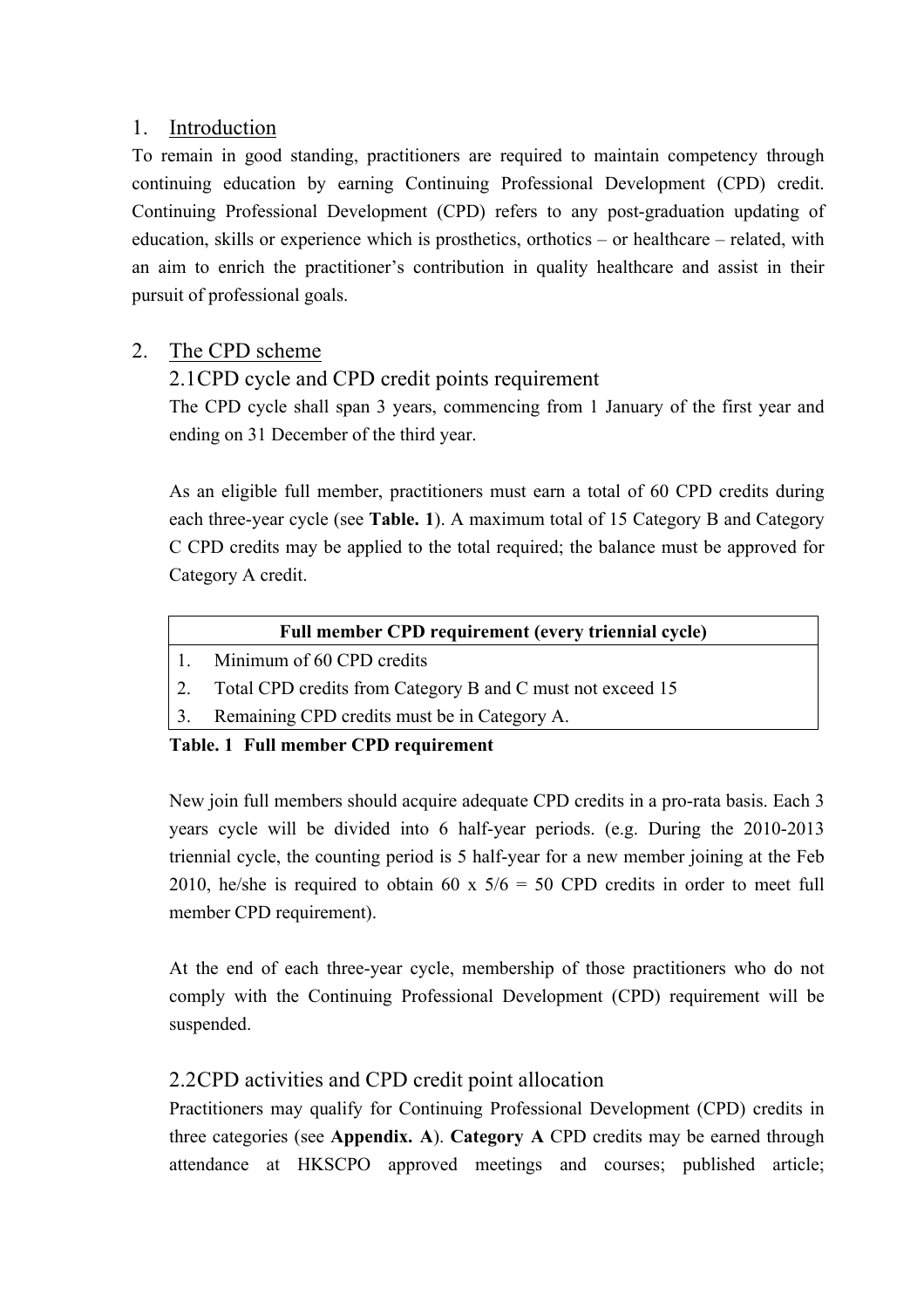post-graduate study. **Category B** CPD credits may be earned through journal readings and other independent or unsupervised activities. **Category C** CPD credits may be earned through broad professional relevant activities.

Members may undertake accredited CPD activities recognized by the CPD Committee for the award of CPD credit. The CPD Committee also accredits other programs for the award of CPD credits as submitted by individual member. The application of program accreditation should be submitted through the HKSCPO "On-line CPD submission system" only (Website: https://cpd.hkscpo.org), other forms of application will not be considered.

Within the CPD cycle, repeated attendance of a CPD activity of the same topic and may be at the same level, for purpose such as update, recalibration, re-certification, etc. will be counted for extra CPD credits.

The CPD Committee has the full discretion on whether to award CPD credit points to an activity.

#### 2.3CPD record administration

All members are required to maintain their own records of participation in CPD activities in the HKSCPO "On-line CPD submission system" (Website: https://cpd.hkscpo.org). Members should submit their activity record to the CPD submission system promptly after each activity.

All members should keep relevant supporting documents as evidence of participation of CPD activities.

#### 2.4Non-compliance with CPD requirement

HKSCPO will notify practitioners of deficient credits and/or impending suspension via certified letter. If an individual fails to comply with the Continuing Professional Development requirements by the end of the three-year cycle, full membership will be suspended for one year. Suspended practitioner can only join as Associate Member during the probation period; however, the subsequent three-year cycle will commence as scheduled.

Following receipt of notification of impending suspension, practitioner will be required to notify HKSCPO via certified letter within 30 days of their intent to earn the deficient CPD credits within the current calendar year, of which at least three-quarters must be